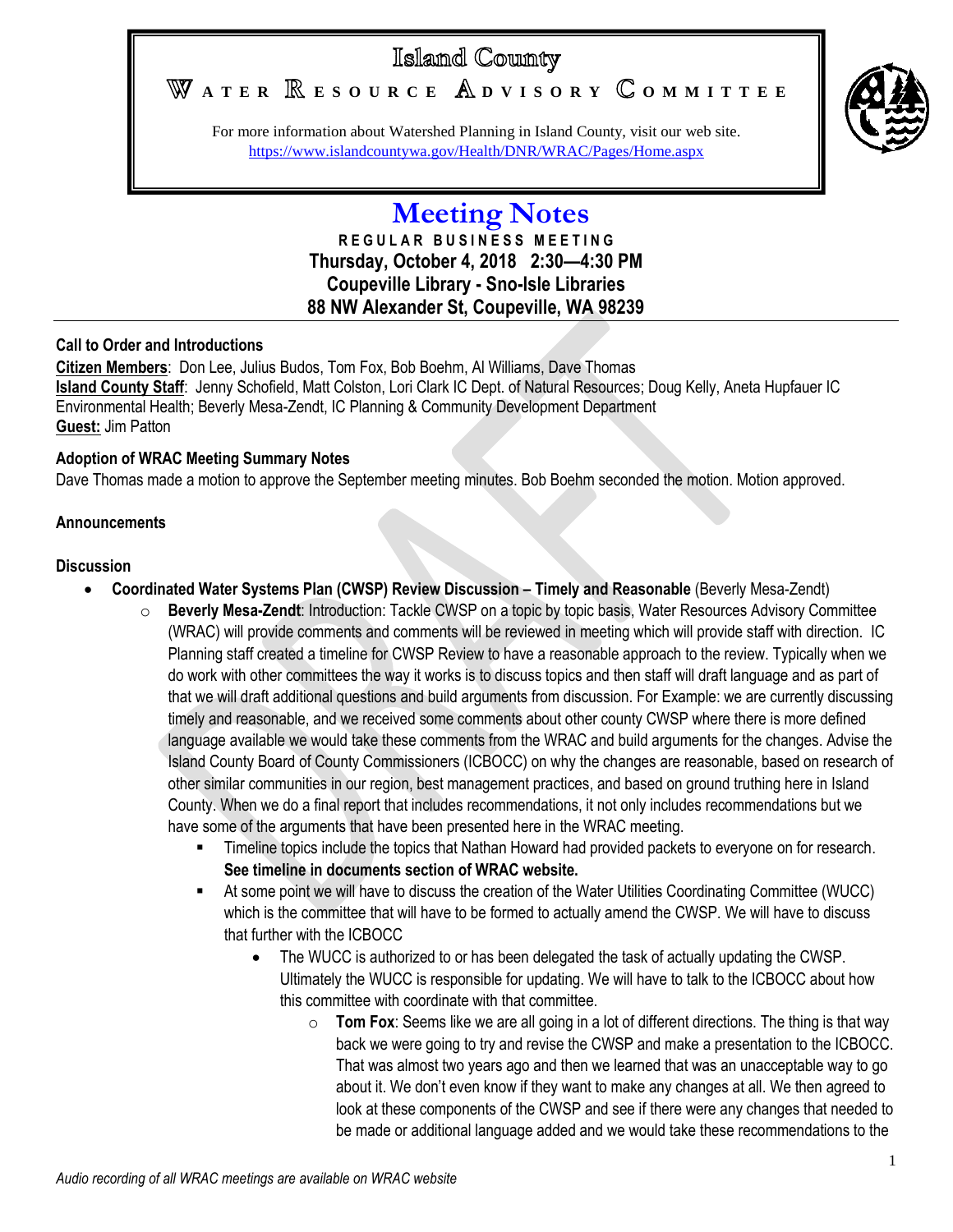ICBOCC to see if they want to take the next step of revising with CWSP and somewhere down the road the WUCC would be formed. I see the WUCC is far down the road from where we are now.

- **Julius Budos**: I understand that, however the CWSP is long overdue for updating and I was under the impression that Keith Higman came to us and wanted this to be done. This is the first time I have ever seen a schedule and I appreciate that. The overall picture of where we are going and the final product will be a recommendation report to the ICBOCC.
- **Beverly Mesa-Zendt**: I have spoken with one of the ICBOCC and requested that since staffs are becoming much more involved that the ICBOCC be clearer about their objectives. The have been a little reticent because of the amount of money it does take to overhaul the whole thing.
- o **Al Williams**: At the September WRAC meeting Doug Kelly made a comment that was are the current set of rules working? Do the components of the plan even need to be corrected? What should we fix if it's not broken? One of the things we need to know is there complaints with what we have now?
	- **Beverly Mesa-Zendt**: That's a good point. I had a question about that today, when it came to a peer review committee being set up and I had the question of had we had any disputes and is this something that needs to be a standing committee. That question should be at the top of our list at each step.
	- **Doug Kelly**: I think we're taking a step back and looking at the process that were using and I think that's a great idea. We really are at the level of just trying to present something to the ICBOCC, so they can make a decision about whether or not they want to pursue this or not. I wonder if this is too detailed and if we should be going at this a little more high level, big picture. Here are some big ticket items and not get way down in the weeds if they aren't going to pursue this. Could get further distilling this information and taking questions to the ICBOCC instead of just taking recommendations on how things need to change.
		- **Beverly Mesa-Zendt**: The report could provide information to the ICBOCC, for example, do we need to update our timely and reasonable standards? All ready from the comments there have been gaps identified. So in the report their will be recommendations in the report that identify these areas and give reasoning on why they have been identified. If it's too broad we have a report that is so voluminous that we know we should've updated it, we know there are outdated procedures, and there are consequences for having those in place. I think as Doug said I think it will be most useful to work through these topics, figure out why these are a problem or not, what are the consequences if they aren't updated, gather comments and questions, and if direct not recommendations, a series of options for the Island County about how these topics can be addressed.
- Timely and Reasonable Comments from WRAC members
	- o **Tom Fox**: At this point I am not sure I am ready to discuss my comments because I am in the realm of where are we and what are we trying to accomplish? I want to preface my comments with let's get an overarching policy discuss on what we want to accomplish here. What is the problem? Where are the problems? I don't know how far into the weeds we want to get here.
		- **Julius Budos**: We're still not all on the same page.
	- o Member Comments: **See Document on WRAC website**
		- **Julius Budos**: The Island County Code isn't detailed enough. If this is the only thing you have to go buy it's like having one hand tied behind your back.
	- o **Beverly Mesa-Zendt**: What are the cases in which we have seen conflict occur or what can we forecast being issues in the future and how will our recommendations help solve these?
		- **Tom Fox:** The reason we probably haven't seen cases trying to resolve this issue are that if there is someone within the service area boundary and the Group A system says no to service your lot, we don't know if it's timely or reasonable because they don't have to take it up. They just simply say ok and drill their